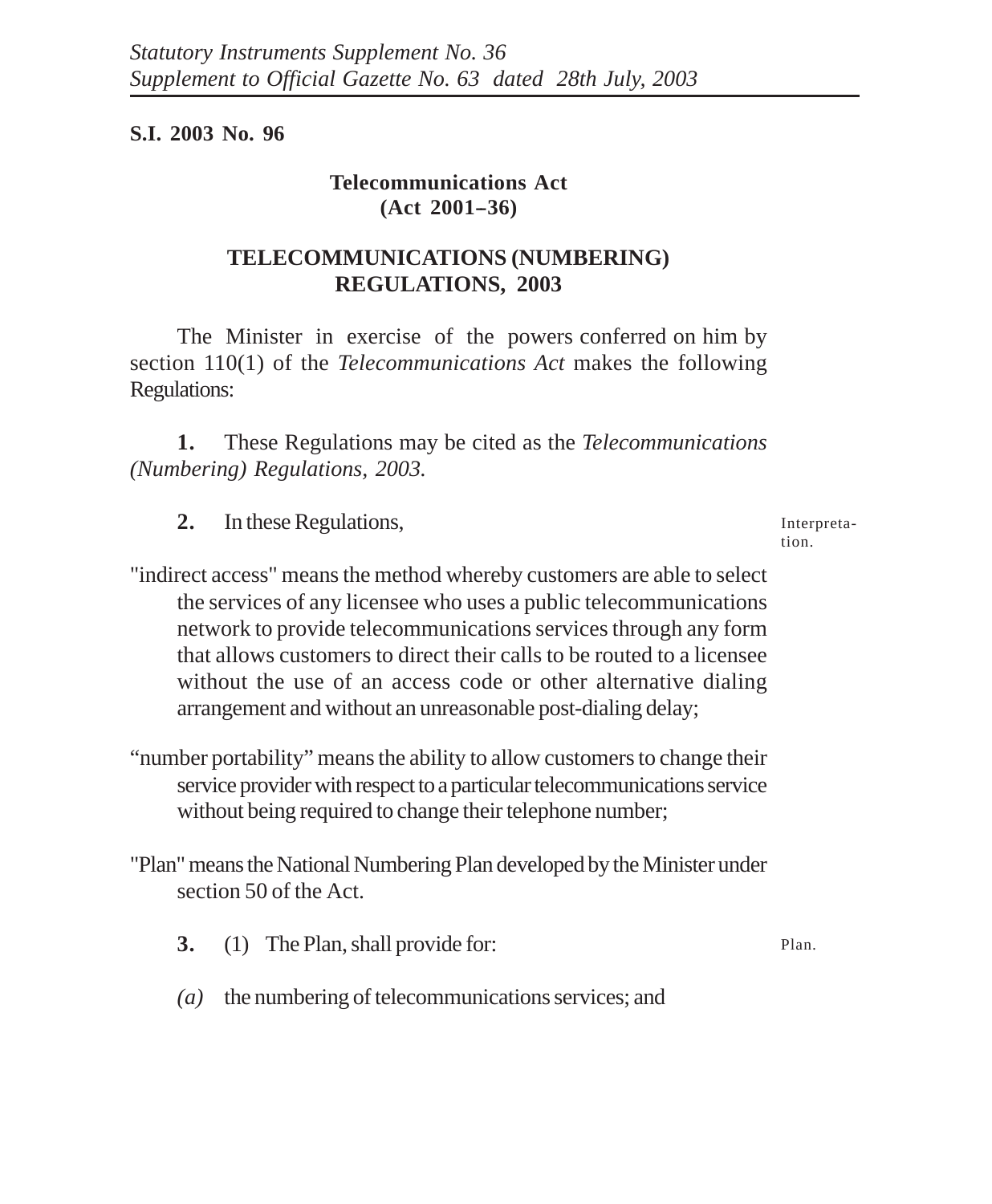telecommunications services including network facilities and *(b)* the use of numbers in connection with the supply of network nodes..

**STATUTORY INSTRUMENT**<br>
(b) the use of numbers in connection with the supply of the theorem method of the subsequent of the subsequent of the exceeding the method of  $(2)$  The Plan shall be developed in consultation with (2) The Plan shall be developed in consultation with licensees in accordance with the North American Numbering Plan Administration Rules, and shall be made available to the public for inspection on request.

(3) There shall be guidelines developed and made by the Minister administratively for the carrying out of the Plan and the guidelines shall be made available to the public for inspection on request.

- (4) The Plan shall specify
- *(a)* the numbers that are for use in connection with the supply of various specified services to the public;
- *(b)* that numbers be allocated to licensees so as to distinguish between
	- (i) each licensee; and
	- (ii) each particular telecommunications service,

so far as is reasonably practicable, unless the Minister determines, pursuant to regulation 6 that number portability is to be provided among different services;

- (c) rules in respect of
	- (i) the allocation of numbers to a licensee;
	- (ii) the transfer of allocated numbers between licensees;
- ............... ............... (iii) the surrender or withdrawal of allocated numbers and their subsequent re-allocation or reuse;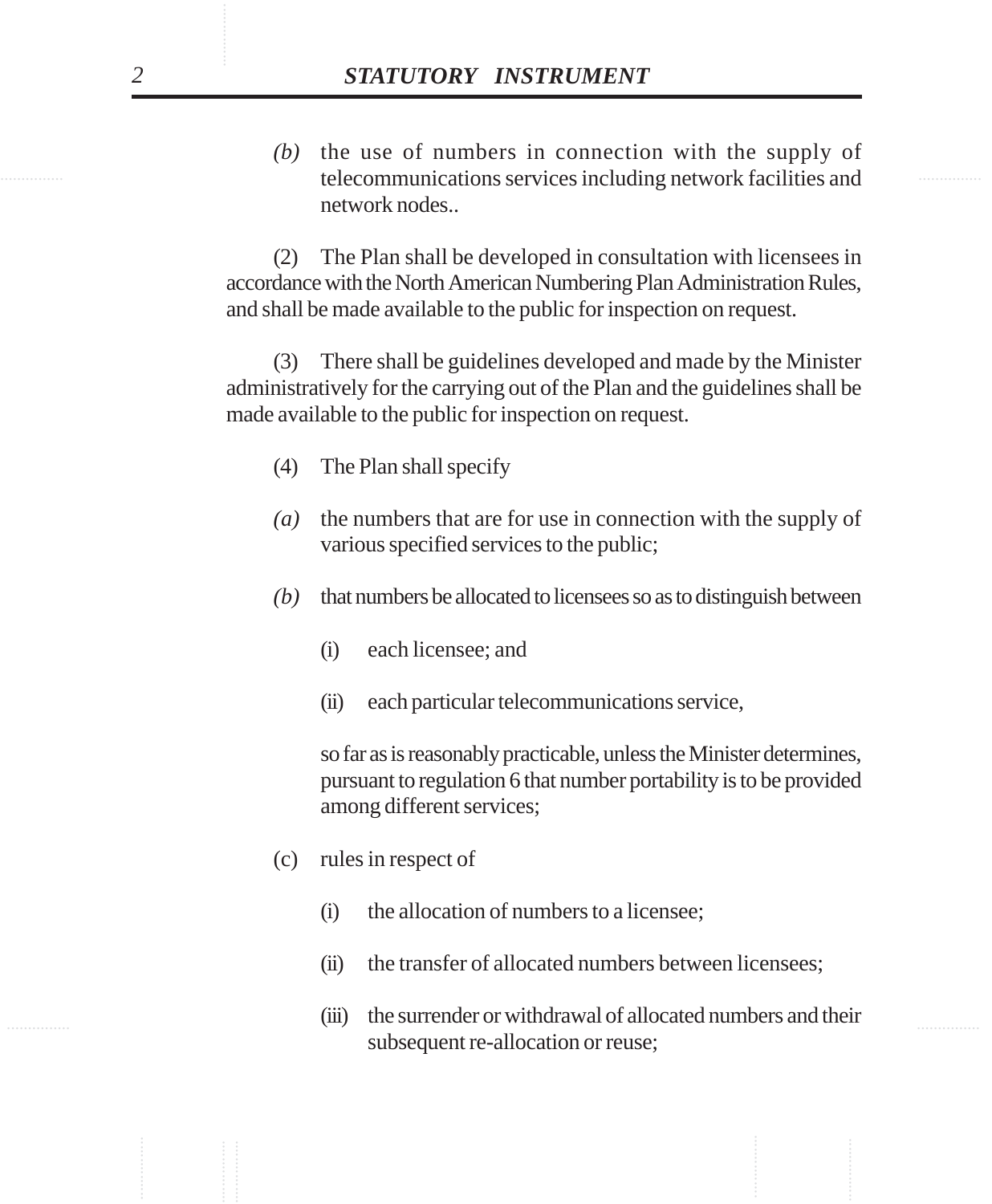- **STATUTORY INSTRUMENT** 3<br>(iv) the portability of allocated numbers, including rules about<br>the maintenance of, and access to, databases that facilitate (iv) the portability of allocated numbers, including rules about the maintenance of, and access to, databases that facilitate portability, subject to these Regulations; and
	- (v) the use of allocated numbers in connection with the supply of telecommunications services to the public, including rules about the uses of allocated numbers by licensees to customers for use in connection with the supply of telecommunications services.

4. (1) The Minister shall assign telephone numbers to licensees Allocation on a non-discriminatory basis as provided for in the Plan. of

telephone numbers.

(2) A licensee that is desirous of having an allocation of telephone numbers must apply to the Minister for the allocation of those numbers in the relevant form.

- (3) An application submitted pursuant to paragraph (2) must specify
- *(a)* the proposed use for the telephone numbers;

*(b)* the need for the telephone numbers requested; and

*(c)* the quantity of telephone numbers sought.

(4) Within 60 days of receiving an application made under paragraph (2), the Minister shall grant or refuse the application in whole or in part.

(5) Any partial or complete refusal of an application shall be accompanied by a written explanation of the reasons for the action.

(6) Where the Minister determines that it is in the public interest to do so, the Minister may, by notice published in the *Official Gazette* and in at least one daily newspaper, inform of the assignment of new numbers to an applicant.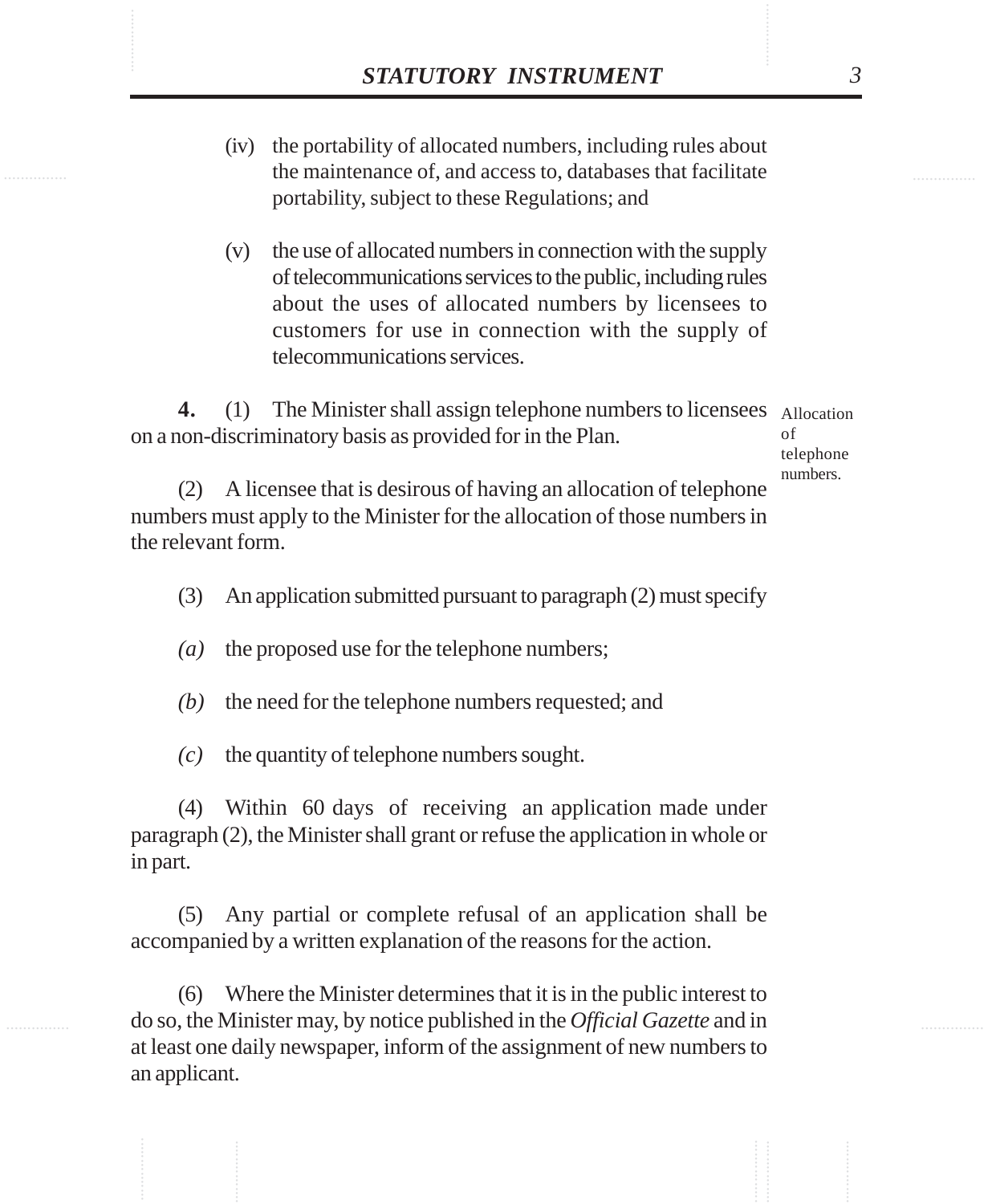contribute on a competitively neutral basis, to the costs of the administering (7) The Minister may require all carriers and service providers to of numbering in Barbados.

> **5.** (1) A licensee may submit a request to the Minister for a change in the Plan. Change in the Plan.

> > (2) A request made pursuant to paragraph (1) shall describe how the requested change

- *(a)* takes into account the relevant international regulations;
- *(b)* ensures that sufficient numbers are available for the current and reasonably anticipated future needs of licensees;
- *(c)* has regard to the role that numbers can play in conveying useful information to customers, including information about the type of service being used;
- *(d)* promotes efficient use of numbers;
- *(e)* promotes fair and open competition; and
- *(f)* as far as possible, avoids the imposition of costs on customers as a result of changes in the numbering system.

Rules regarding number portability.

............... ............... ............... ............... ............... ............... **6.** (1) The Rules with regard to number portability referred to in sub-paragraph  $(4)$ *(c)*(iv) of regulation 3, may be made after the Minister has conducted a cost-benefit analysis and has concluded that the benefits to consumers arising from the making of rules outweigh the costs to all parties of complying with the Rules.

............... ............... he shall specify competitively neutral mechanisms for the recovery of the (2) Where the Minister determines that number portability is required, costs imposed on the relevant carriers by the requirement for number portability in Barbados.